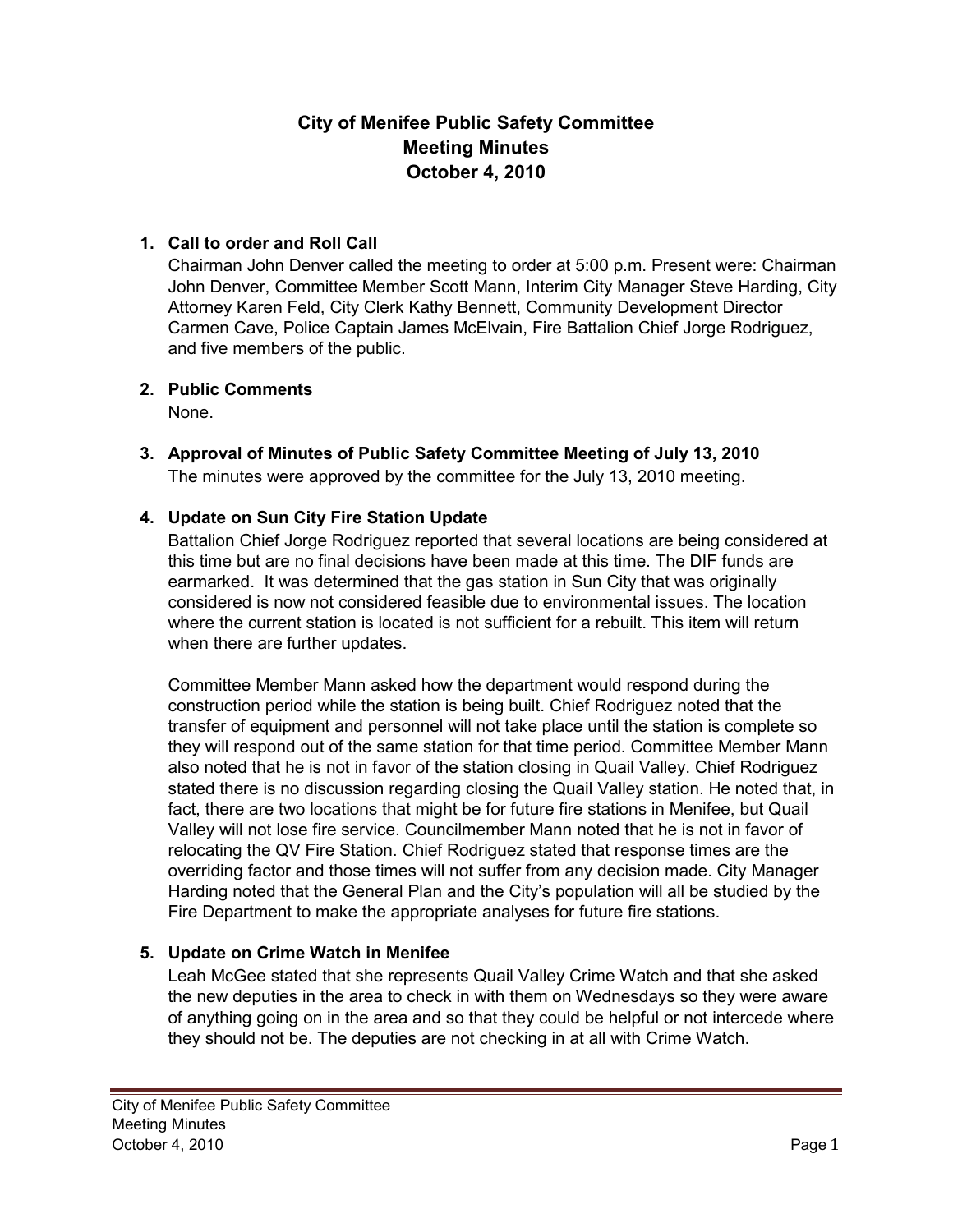Earl McGee said they only hope to keep informed so they are helpful and can help "watch the backs" of the deputies, but the communication is not happening and he feels it is a change of attitude in the department and wonders what caused the overall change. He gave an example of an accident scene where he was not only not supported by the deputy in a decision he had to make, but in fact, was asked to leave the area. Captain McElvain agreed to address the issues with the McGees. He also noted that a presentation regarding the crime watch program in Menifee as a whole is being compiled for a future report. The City Manager suggested a meeting of the Captain and police representatives, the McGees and Committee members to discuss these issues. Chairman Denver suggested it be Committee member Mann who stated this could be handled by staff first. Following that meeting if there are further concerns he would like to be informed.

Tom Hall of Sun City Crime watch noted that they have a car acquired in July, and were trying to get it prepared and ready by paint, etc, for the National Night Out, however there was no budget to put the light bar on and put the radio in the car, a total of about \$1,000. The City Manager noted there was no budget for this but agreed to discuss this to see if there were options.

Committee Member Mann noted this is an area were recommendations could be made by the staff at mid-year budget for crime watch and the plans for them and the budget implications. The City Manager agreed to return the item to Council with recommendations at mid-year budget for fund allocations.

### **6. Update on Police Sub-station facility at Mt. San Jacinto Community College**

Captain McElvain stated that, after the last meeting, he understood that this issue was not to be considered at this time, as the staff or an appropriate group was to consider the future of law enforcement in the City, in total, including not only location of stations, etc., encompassing major issues including how law enforcement would be provided to the City as a whole, and that he and his staff were to begin putting together a presentation and study on crime watch in Menifee, which is being done at this time for a future presentation.

Councilmember Mann noted this request came from last year at a Council meeting, where he asked the City Manager to begin a comprehensive study on law enforcement in Menifee and all the options available including a City police department, a JPA type of service where multiple agencies share law enforcement, or staying with the current contract or a different contract with the Sheriff Department. He noted that study was not begun that he was aware of due to the changes of management in City Hall, and therefore it might be prudent to wait until the new, permanent City Manager is in place.

Captain McElvain stated that if the committee is interested in further consideration of just this location at this time, he would need a great deal of information to begin that study, including what level of service is requested from this station. He asked if it would include just a store front for report writing, an  $8 - 5$  operation five days a week, as opposed to full service, or just certain services such available, and if so, which services? With that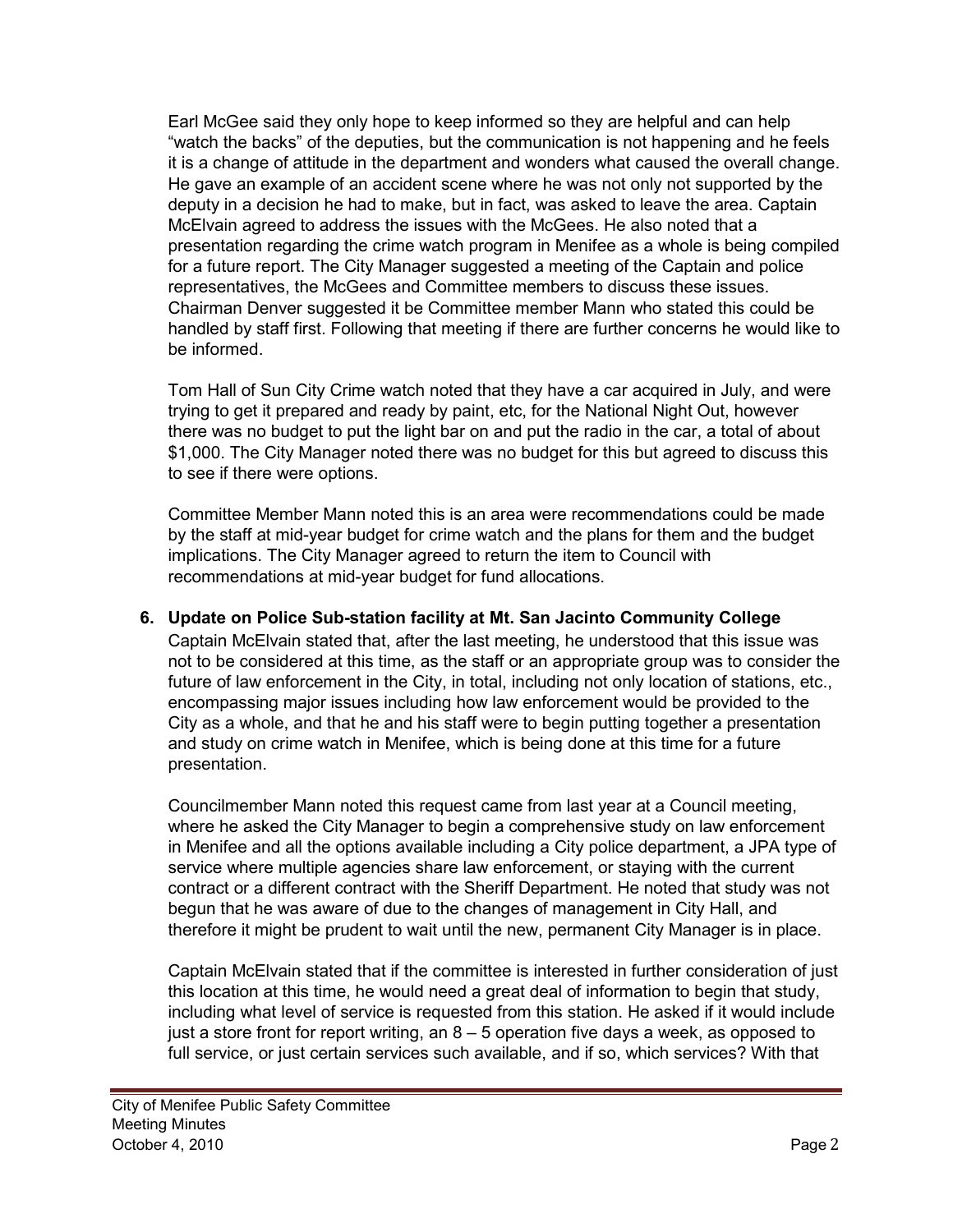detailed direction costs can be gathered on a comprehensive report, and will require a great deal of staff research.

Chairman Denver stated that he agrees with Committee member Mann that this should be postponed for a decision until there is a new, permanent City Manager in place at City Hall. He noted he hoped to have more information since it could involve cost savings to the City to have this station in place.

Captain McElvain noted that the City would probably not experience cost savings having a store front in place. He also noted that a deputy can already come to City Hall to have a report taken with no store front in place, by using the phone connecting them directly to the dispatch center.

Committee Member Mann said he felt it would be good to add this to the long-range plan of public safety options and budget relating to that. The City Manager noted that the entire analysis is probably needed to look at the possibility of a store front or any other service delivery options with the larger picture of law enforcement in total for the City.

Chairman Denver and Committee Member Mann agreed that the issue should be brought up with the first meeting of the committee when the new City Manager is aboard, to review the long range plans for law enforcement in the City of Menifee including delivery of service and what facilities should be considered.

### **7. Update on Jessica's Law and possible ordinance to strengthen**

City Attorney Feld summarized what Jessica's law covers and the fact that the City had different ways to tighten that regulation including adding types of facilities and areas that can be considered child safety zones to the amount of feet allowed from the current child safety zones (schools and parks currently in the law). She went over the restrictions, etc.

Tom Thurman of Sun City Civic Association noted that they are interested in seeing the City adopt regulations to register care givers allowing for control of possible sex offenders in that profession. The association recently adopted a resolution asking the City to regulate this. He noted this resolution would be read before the Council at the next meeting on October 5, 2010 and he would also tell the Council that the Committee is considering this information and following through as requested for possible Council action in the future.

Chairman Denver asked the City Manager and City Attorney to do an analysis of this issue and return it to them for study before the next meeting, and also consider the law modifications in relation to the County's new Ordinance No. 902. He also asked to see the consequence of expanding zones in Jessica's law as opposed to expanding the number of places allowed to be regulated by the law.

### **8. Code Enforcement Updates**

Director Cave reported on the weed abatement process on unimproved lots. She noted that where the City has to abate the weeds and bill the owner, the City's contractor is also clearing trash off the lots and that this helps the general clean up of the area.